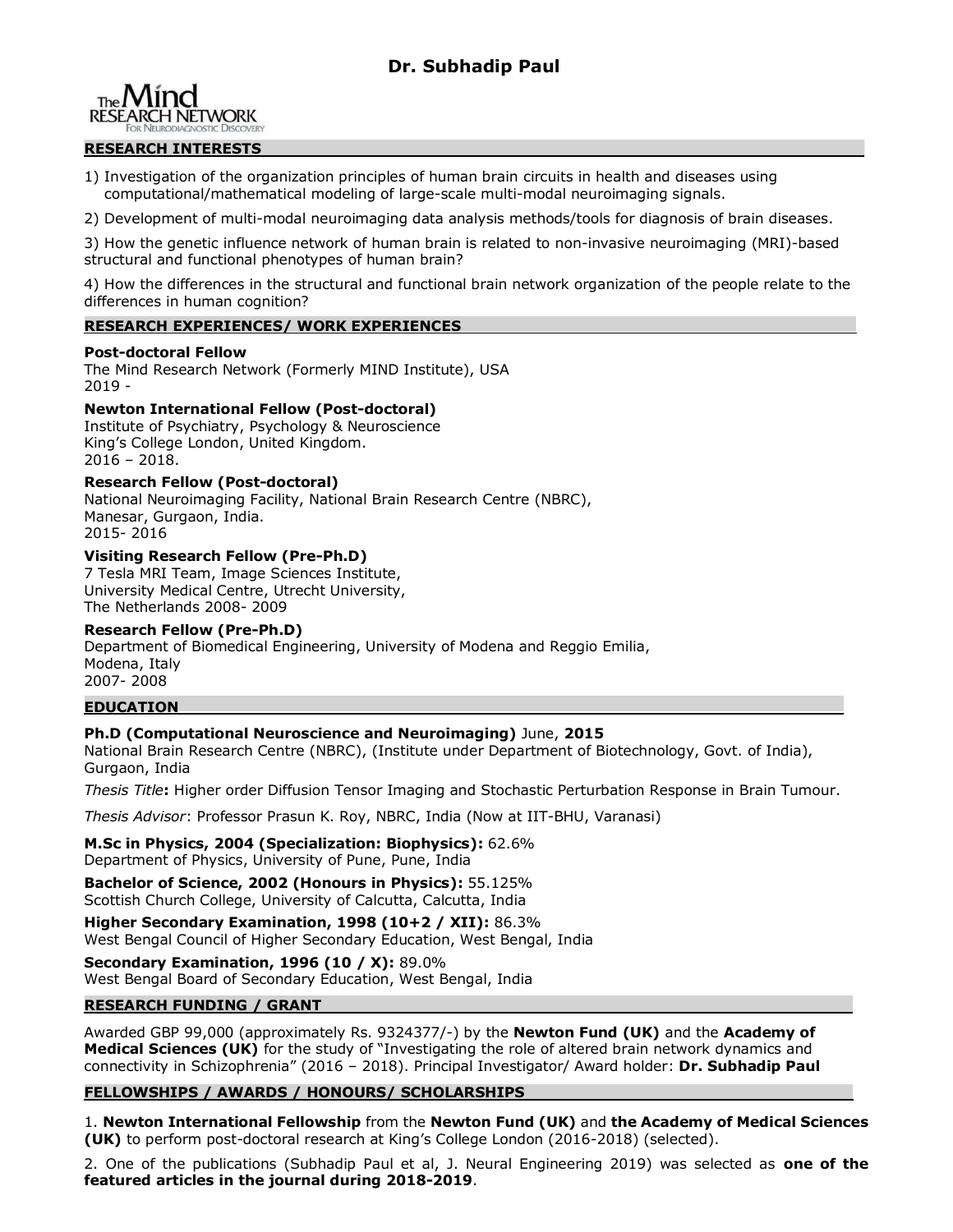3. **Research Fellowship** from the **Ministry of University Studies and Research (Republic of Italy)** to perform research for one year at University of Modena, Italy (2007-2008) (selected).

4. **Research Fellowship** from the **Utrecht University (The Netherlands)** to perform research at Image Sciences Institute, University Medical Centre, Utrecht University, The Netherlands (2008) (selected).

5. **Travel Grant** from the **International Brain Research Organization (IBRO)** and **the Society for Neuroscience (SFN)** to present at Society for Neuroscience annual meeting (2014) (selected).

6. **Travel Award** from the Scholarship Committee, Stochastic Resonance 2008, **University of Perugia, Italy** (2008) (selected).

7. **International travel grant** from **Department of Biotechnology, Government of India** to present at Society for Neuroscience annual meeting (2012) (selected)

8. **National Scholarship** from **Ministry of Human Resource Development (MHRD)**, Government of India for **securing rank** in Secondary Examination (1996-1998) (selected).

9. **Certificate of appreciation** from the District Council, **Government of West Bengal** for securing rank in the district in Secondary Examination (1996) (selected).

10. Received **National Scholarship** at the Secondary stage based on merit in National Scholarship Examination of **Government of West Bengal, India** (1993-1996) (selected).

#### **INTERNATIONAL PATENTS**

Prasun K. Roy, **Subhadip Paul**. [Technique to enhance the clinical efficiency of radiotherapy and radiosurgery](http://www.freshpatents.com/-dt20120503ptan20120106703.php) [using perturbative beaming and](http://www.freshpatents.com/-dt20120503ptan20120106703.php) tissue-specific radiobiology.

1. **U.S. Patent:** US8804906 B2 **(Status: patent granted/issued)** <https://patents.google.com/patent/US8804906B2/en>

2. **Canadian Patent:** CA2778337C **(Status: patent granted/issued)** <https://patents.google.com/patent/CA2778337A1/en>

# **INTERNATIONAL PUBLICATIONS (Refereed)**

**1. Subhadip Paul**, Arora A, Midha R, Vu D, Roy PK, Belmonte MK. Autistic traits and individual brain differences: Functional network efficiency reflects attentional and social impairments, structural nodal efficiencies index systemising and theory-of-mind skills. *Molecular Autism*, in press, vol 12, 2020.

**2**. Velayudhan L, Francis S, Dury R, **Subhadip Paul**, Bestwn S, Gowland P, Bhattacharyya S. Hippocampal functional connectivity in Alzheimer's disease: a resting state 7T fMRI study. *International Psychogeriatrics*, in press, 2020.

**3. Subhadip Paul**, Satyam Mukherjee, Sagnik, Bhattacharyya. Network organization of co-opetitive genetic influences on morphologies of the human cerebral cortex. *Journal of Neural Engineering*, 16 (2) 026028-38 2019. (**Selected as one of the featured articles published in this journal during 2018-19**)

**4.** J. M Maurer, **Subhadip Paul**, Nathaniel Anderson, P. Nyalakanti, Kent A. Kiehl. Youth with elevated psychopathic traits exhibit structural integrity deficits in the uncinate fasciculus. *Neuroimage: Clinical*, 26 102236, 2020.

**5. Subhadip Paul**, Sagnik Bhattacharyya. Does thinner right entorhinal cortex underlie genetic liability to cannabis use? *Psychological Medicine*, 48 (16) 2766-2775, 2018.

**6.** V. Pareek, **Subhadip Paul**, V. P. S. Rallabandi, Prasun K. Roy. Patterning of corpus callosum integrity in glioma observed by MRI: effect of 2D bi-axial lamellar brain architecture. *Journal of Neuro-Oncology* (144) 1, 165-177 2019.

**7.** Otte WM, van Diessen E, **Subhadip Paul**, Ramaswamy R, Subramanyam RVP, Stam CJ, Roy Prasun Kumar. Aging alterations in whole-brain networks during adulthood mapped with the minimum spanning tree indices: the interplay of density, connectivity cost and life-time trajectory. *Neuroimage*, 109 (1) 171-189, 2015.

**8. Subhadip Paul**, Prasun Kumar Roy. Strategy for stochastic dose-rate induced enhanced elimination of malignant tumour without dose escalation. *Mathematical Medicine and Biology*, 33(3) 319-328, 2016.

**9. Subhadip Paul**, Prasun Kumar Roy. The consequence of day-to-day stochastic dose deviation from the planned dose in fractionated radiation therapy. *Mathematical Biosciences & Engineering*, 13(1) 159-170, 2016.

**10. Subhadip Paul**, Prasun Kumar Roy. The effect of stochastic fluctuation in radiation dose-rate on cell survival following fractionated radiation therapy. *Physics in Medicine & Biology*, 57(6) 1561-1573, 2012.

#### **Manuscripts under revision at peer-reviewed international journals**

1. **Subhadip Paul,** S**.** Bhattacharyya. Cannabis use related working memory deficit is mediated by lower left hippocampus volume.

2. **Subhadip Paul**, J. M Maurer, N. Anderson, P. Nyalakanti, Kent A. Kiehl. Machine learning detects chronic traumatic brain injury in the incarcerated male offenders using diffusion tensor imaging.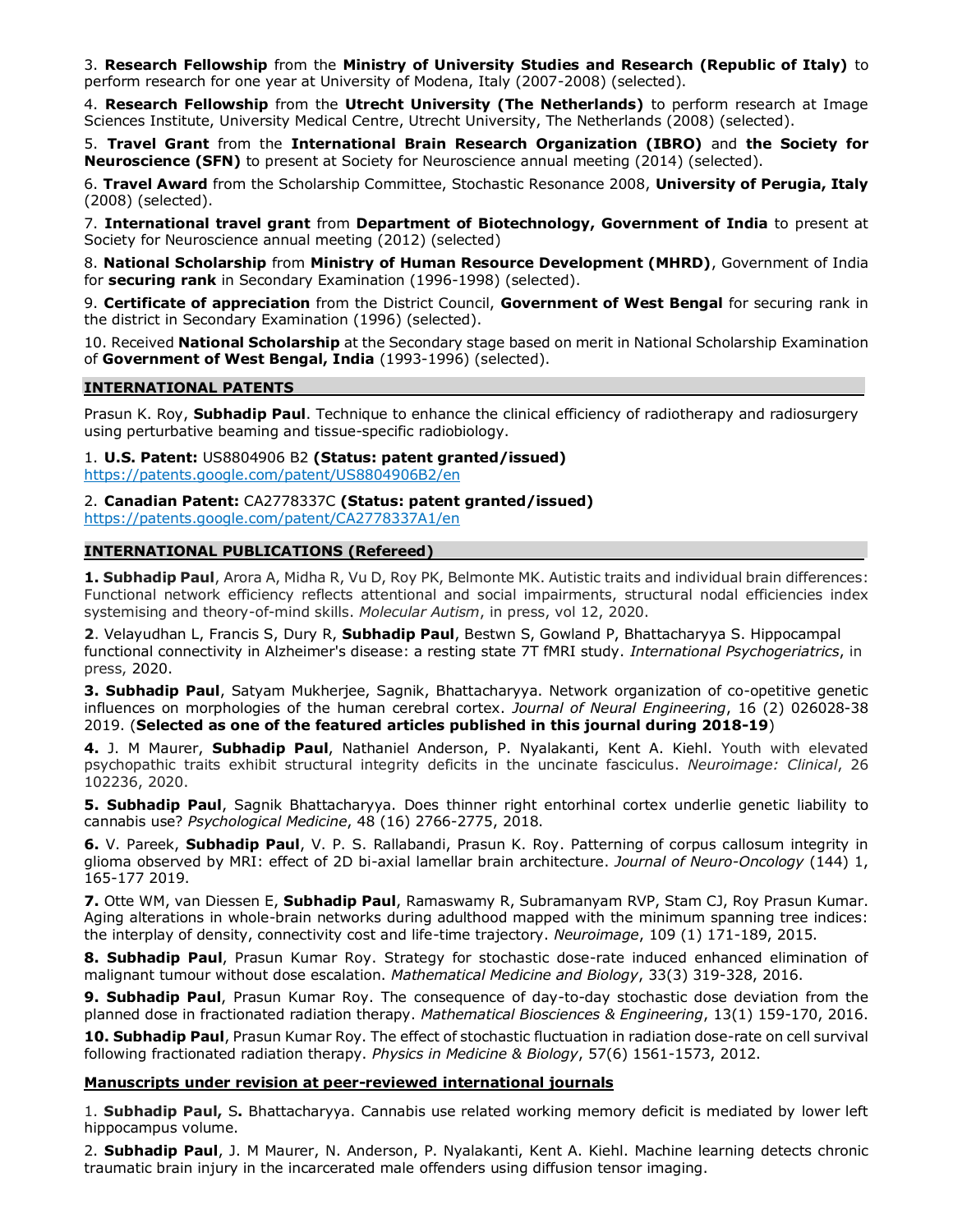3. Vikas Pareek, **Subhadip Paul**, Prasun Kumar Roy. Corpus callosum remodeling in glioma: constancy of fiber density and anisotropy in MRI.

4. J. M Maurer, **Subhadip Paul**, B. Edwards, N. Anderson, P. Nyalakanti, C. Haranski, J. Decety, Kent A. Kiehl. Reduced uncinate fasciculus structural integrity in incarcerated adult females with elevated psychopathic traits.

5. Vikas Pareek, **Subhadip Paul**, Prasun Kumar Roy. Alterations of Trans-callosal fiber integrity and its connectivity in high grade gliomas: Whole Brain and Hemisphere Specific Analyses.

6. J. M Maurer, **Subhadip Paul**, N. Anderson, G. Clarke, P. Nyalakanti, Kent A. Kiehl. The relationship between self-report youth psychopathy measures and structural integrity in the uncinate fasciculus.

# **Presentations/ Abstracts in International Conferences (Refereed)**

1. Subhadip Paul, A. Arora, R. Midha, D. Vu, P. K. Roy and M. Belmonte. Autistic traits are both distributed and localised within structural and functional brain networks. International Society for Autism Research, Montreal, Canada, 2019

2. M. K. Belmonte, D. Vu, **Subhadip Paul**, A. Arora, R. Midha, P. K. Roy. Individual variations in autistic traits are reflected in brain network topologies: behavioural, psychometric and neuroimaging assays. *Experimental Psychology Society Meeting*, Leicester, UK. 2018.

3. **Subhadip Paul** and Sagnik Bhattacharyya. Genetic liability of right entorhinal cortex to cannabis use. *Winter Science Meeting of Academy of Medical Sciences,* London, UK, 2017.

4. S. Sen, **Subhadip Paul**, P. Parisar, P. Raghunathan, S. Kumaran, S. Iyenger. A three-dimensional stereotaxic MRI brain atlas of house crow (*Corvus splendens*). *Society for Neuroscience Annual Meeting,* San Diego, USA, 2016.

5. **Subhadip Paul,** V. S. Mehta, P. K. Roy. Alteration of small world anatomical networks in the patients with brain lesions. *Society for Neuroscience Annual Meeting,* Washington DC, USA, 2014.

6. **Subhadip Paul,** K. Durgaprasad, J. Vadlamudi, S. Kondra, S. Rallabandi and P. K. Roy. Construction of Indian MRI brain template. *Society for Neuroscience Annual Meeting,* New Orleans, USA, 2012.

7. **Subhadip Paul,** V. S. Mehta and P. K. Roy. Higher rank diffusion tensor imaging of brain tumours. *Annual Meeting of the Organization on Human Brain Mapping,* Quebec City, Canada, 2011.

8. **Subhadip Paul** and Prasun K. Roy. Correlated noise induced modification of DNA single strand break by environmental radiation. Stochastic Resonance 2008 (1998SR2008), Perugia, Italy, 2008.

9. Vani Kashyap, Tanuj Gulati, **Subhadip Paul**, Prasun Roy. Stochastic approach to diagnostic characterization of MRI using fractal morphometry: An initial study. *Neuroscience Research*. Kyoto, Japan, 55S, S72, 2006.

#### **Presentations/ Abstracts in National Conferences (Non-refereed)**

1. **Subhadip Paul**, Daniel Polders, Veer S. Mehta, Pater Luijten, Hans Hoogduin and P. K. Roy. Tumourigenic field model of neoplastic growth. *Indian Academy of Neurosciences Annual Meeting*, New Delhi, 2011.

2. **Subhadip Paul**, Veer Singh Mehta and Prasun K. Roy. In vivo non-invasive characterization of brain tumour tissue using higher (fourth) order DTI. *Indian Academy of Neurosciences Annual Meeting*, Jaipur, 2009.

3. **Subhadip Paul** and Prasun K. Roy. Diffusion tensor imaging and its application to brain tumor margin delineation. *National Workshop cum Training Programme on Advanced Numerical Techniques and Applications*, BHU (Varanasi), 2009.

4. **Subhadip Paul,** Kanad Basu and Prasun K. Roy. Radiation therapy planning of brain tumours using stochastic perturbation. *NBRC International Conference*, New Delhi, 2006.

#### **ONGOING COLLABORATIVE PROJECTS**

**Project 1:** Understanding the relationships between graph-theoretical structural and functional brain network organizations with individual differences in autistic traits.

**Collaborator:** Dr. Matthew Belmonte, Nottingham Trent University, U.K.

**Project 2:** Construction of MRI based three-dimensional brain atlas of house crow (*Corvus splendens*).

**Collaborator:** Dr. Soumya Iyenger, National Brain Research Centre, Manesar, Gurgaon, India.

# **SUPERVISION OF M.Sc. STUDENTS AT KING'S COLLEGE LONDON**

*M.Sc. students*: Sana Bestwn, Camille Meze, Dominic Burrows.